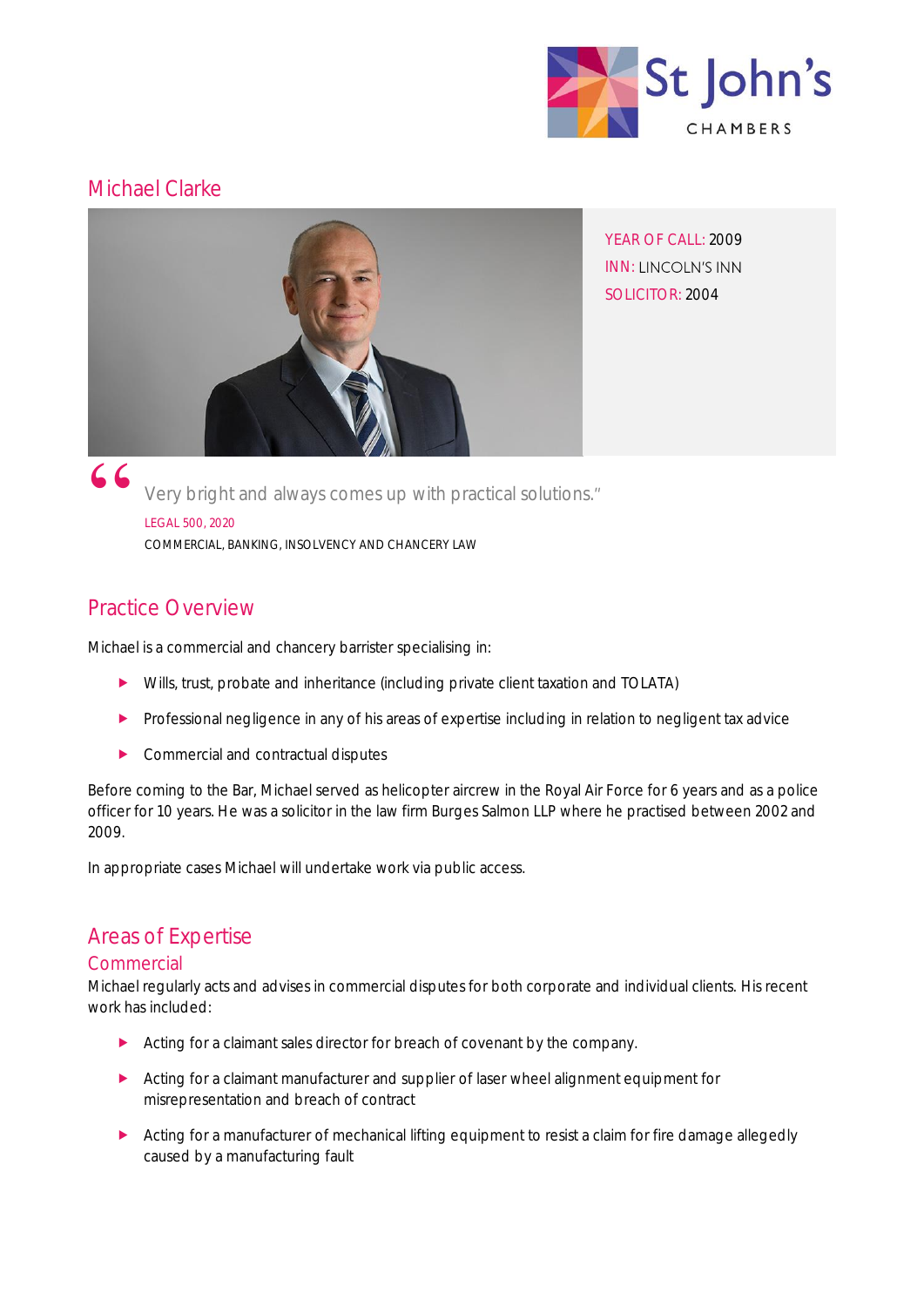

### **Insolvency**

Michael regularly acts and advises in insolvency cases for both corporate and individual clients. His recent work has included:

- Resisting an application to annual bankruptcy petition for alleged failure to serve a statutory demand and lack of geographical connection to the jurisdiction.
- Representing a trustee on an application by the debtor to have assigned to him various causes of action.
- Advising a trustee in respect of the setting aside of prior transactions.

## Professional Negligence

Michael undertakes professional negligence instructions for both claimants and defendants in a wide range of practice areas including representation at mediations.

Michael's recent experience includes:

- Representing a claimant in respect of a negligent conveyancing transactions.
- Representing a claimant company in respect of the negligent tax advice given by a major firm of accountants.
- Representing an independent financial adviser in respect of an allegation of negligent pension advice.
- $\blacktriangleright$ Representing an estate in respect of a solicitor's failure to sever a joint tenancy.

## Real Estate

Michael regularly acts and advises in real estate matters including the disputed ownership of land, boundary disputes, adverse possession, easements and restrictive covenants. In addition Michael advises upon torts in relation to land, in particular, nuisance and Rylands v Fletcher.

#### Recent work includes:

- Acting for clients in respect of disputed easements and restrictive covenants.
- Successfully obtaining an order for rectification of a conveyance to exclude the operation of section 62 of the Law of Property Act 1925 and the Rule in Wheeldon v Burrows.
- Appearing in a three-day trial in the Leasehold Valuation Tribunal and successfully defending an application for the replacement of a manager and reduction in service charges.
- Acting for claimants and defendants in respect of claims brought under the Trusts of Land and Appointment of Trustees Act 1996.

#### Tax

Michael started his career as a solicitor and chartered tax advisor, and since moving to the Bar in 2009 he has built a strong tax practice with instructions from leading regional solicitors, accountants and tax advisers.

His tax practice is supported by one of his key specialisms, wills & trusts and in addition he is able to provide stand-alone tax advice and representation before the Tax Tribunal including in respect of inheritance tax, capital gains tax, income tax, stamp duty land tax and VAT. As junior counsel to the Crown Michael is regularly instructed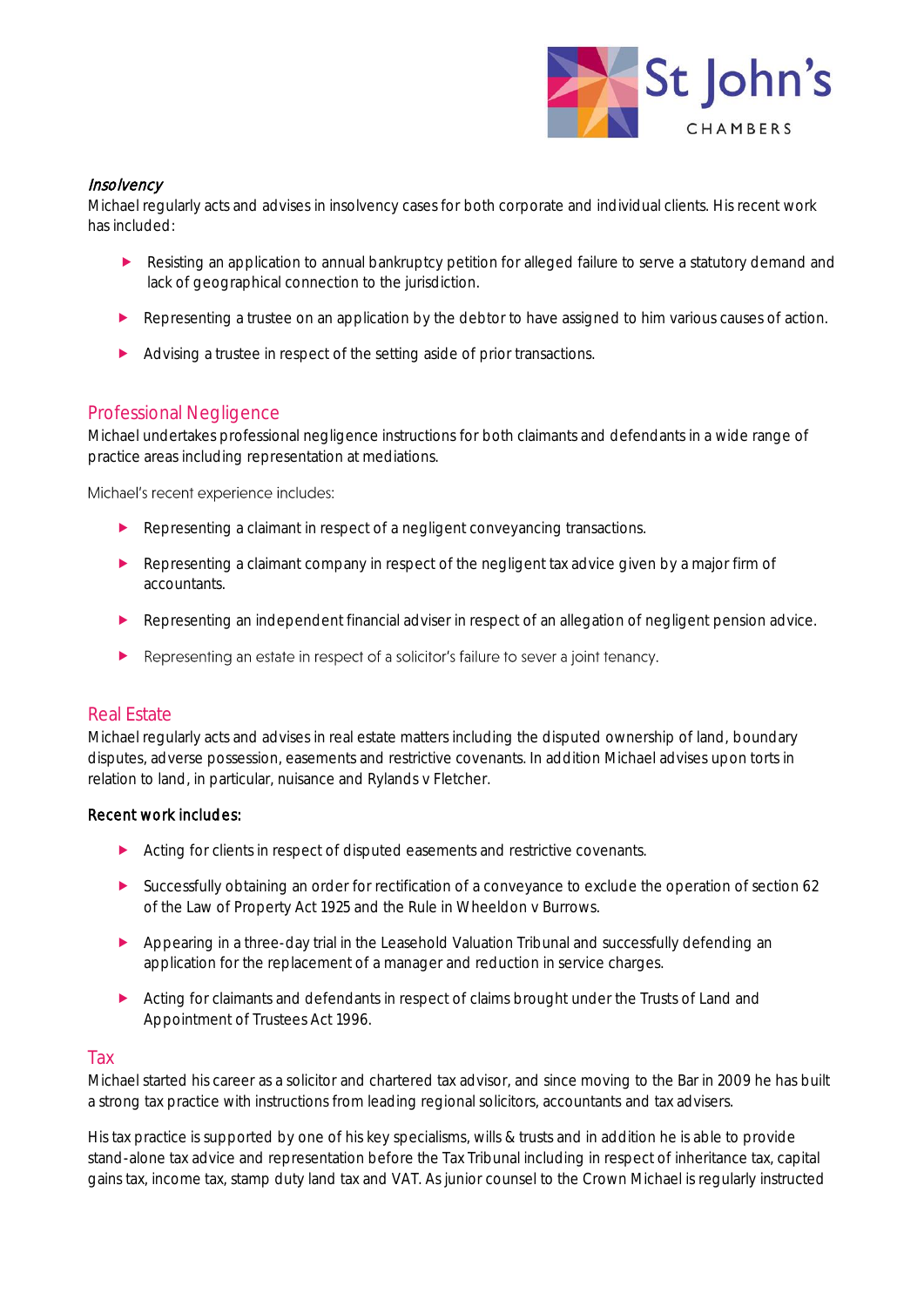

by HMRC but also has an extensive taxpayer focused practice. Michael is able to draw upon his previous experience as a specialist tax solicitor and chartered tax adviser.

#### Wills & Trusts

Michael has an extensive wills & trusts practice, and regularly advises on the construction of wills, challenges to the validity of wills, claims in respect of mutual wills, applications to remove or replace personal representatives, applications for directions in the administration of estates, breach of trust claims (particularly in respect of but not limited to estates), proprietary estoppel and constructive trust claims and claims under the Inheritance (Provision for Family and Dependents) Act 1975.

Michael is able to draw upon his experience as a senior associate teacher of trusts at the University of Bristol (which continues) and is able to advise upon the tax aspects of wills, trusts and estates having previously practiced as specialist tax solicitor and chartered tax adviser.

## Recommendations

"He is a very knowledgeable, competent and down-to-earth person. 'He is very approachable and very practical."

## CHAMBERS UK, 2020

TAX

"Michael is extremely cost-effective and thorough in his advice. 'He's very practical, down-to-earth and approachable. He's intelligent in an understated way and certainly thinks very quickly on his feet. The main thing is that he is sensible so he doesn't overreach himself.'"

#### CHAMBERS UK, 2019 TAX

"Cerebral and a quick thinker on his feet."

#### LEGAL 500, 2019 COMMERCIAL, BANKING, INSOLVENCY AND CHANCERY LAW

"A promising junior with a broad practice that includes matters concerning capital gains tax, employment tax, stamp duty and inheritance tax. He is also qualified as a chartered tax adviser. 'He is very practical and comes up with simple solutions which we like.' 'He is very measured and thinks quickly whilst on his feet.' "

CHAMBERS UK, 2018 TAX

# Appointments:

- ▶ Senior Associate Teacher, University of Bristol, Law of Trusts
- **D** Junior Counsel to the Crown 2015 to 2020